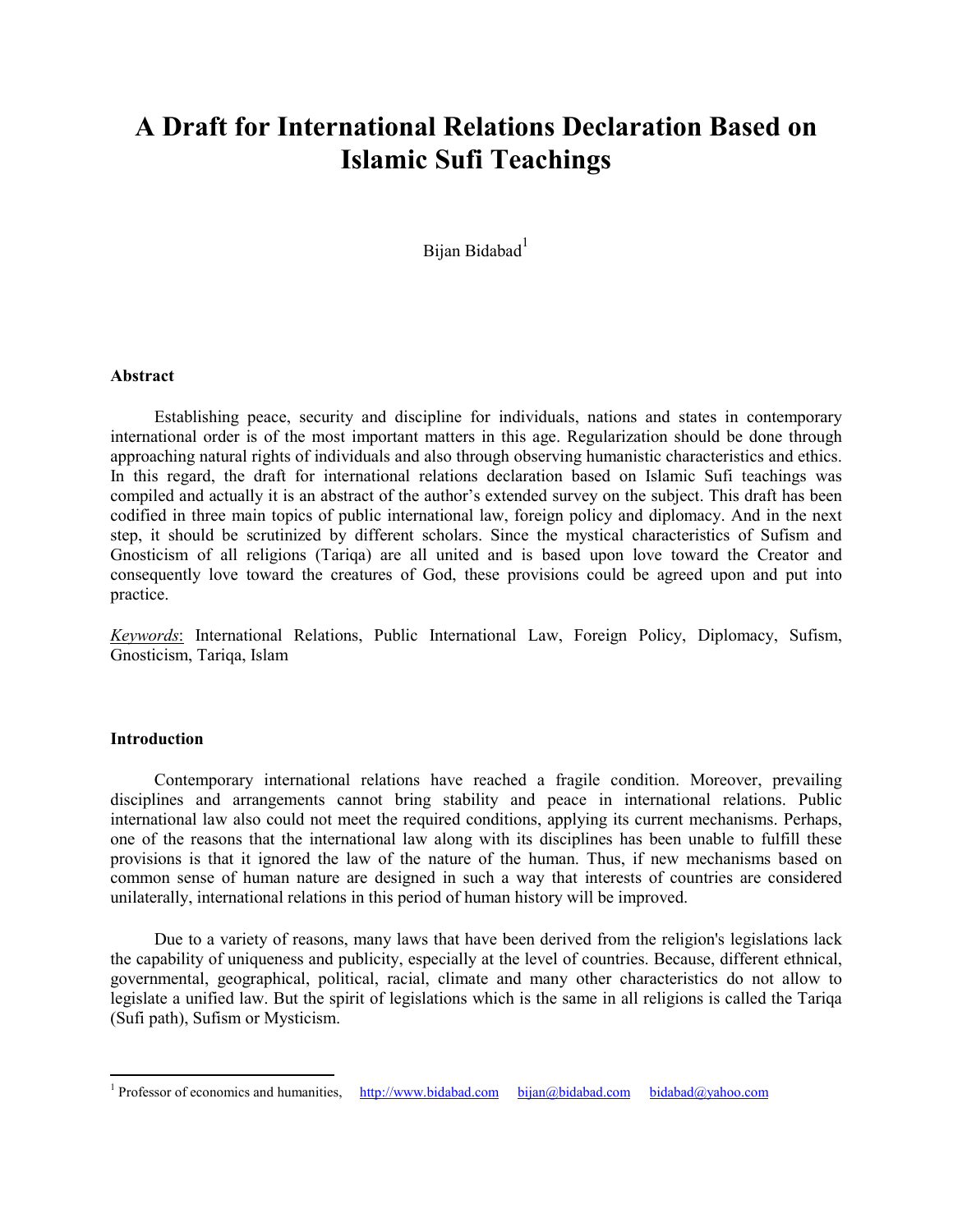Thus, if the international law is defined and designed based on the spirit of all religions which is the same in all of them, a unified law will be agreed upon and it will also be accepted by the majority.

#### **Methodology**

Dialecticians and theosophists distinguish the definition of knowledge from that of theosophy. They believe that knowledge is to understand the truth of the world and theosophy is to understand the secrets of things. Though, both of them arrive at one another in higher ranks. Metaphor of theosophy in our viewpoint is the descent glimmering of the Legislator's matured theosophy that has been the reason for legislation of formal and minor commands of different religions. The general rule of the "principle of theosophy" that expresses the need of Wisdom and Sharia (as legislation) provides the main foundation of our approach to solve the problem. So here, considering this rational manner which comes from the united spirit of all religions, we try to prepare a set of general principles acceptable by world governments to provide a declaration for interaction of governments such as what has been provided for human rights as the Declaration of Human Rights. This declaration should be a legal draft which will be able to determine the framework of governments' behavior in their mutual interactions.

#### **Public International Law Principles**

International law is a branch of law, which regulates the relationship between individuals, nations, and states in international arena and attempts to regulate and exercise rights over diplomatic and consular relations among the states and also formalizes the relations of states with international organs, institutions, and entities. Private international law consists of a body of rules and regulations regarding the relations of citizens from different states, differences and conflicts of laws of nations, adjustment of these differences, and settlement of conflicts among them. We are focusing to extend Islamic Sharia commandments from a theosophical point of view over the field of international law. What the theosophy calls for is the reasons and secrets behind each order that should be the basis of its enactment. Therefore, by fully understanding of reasons and sprit of Islamic laws, we are going to extend these rules to the international law level.

1- Principle of: General authorization for acceptance of "General Principles of Law"

General principles of law which are recognized by civilized nations are of the independent and distinct sources of international law.

2- Principle of: Acceptability of statutory international law to the limited extent of conformity with Islamic Law

Sources and rules of international law consist of international conventions, no matter general or particular. They establish rules expressly recognized by the contesting states, international custom and general principles of law recognized by civilized nations and finally judicial decisions, and the teachings of the most highly qualified publicists from various nations as subsidiary means for the determination of rules of law, conditioned not to be in conflict with the Quran.

3- Principle of: Acceptability of customary international law

International custom is a rule of law, which the states have enforced and observed in their relations during a long period of time, so that the common conscience of states believes them as enforceable is acceptable as secondary source of law.

4- Principle of: Giving priority to forgiveness, benevolence and conciliation of hearts

In human relationships, whether municipal or international, forgiveness is always preferred to retaliation. On the level of international relations, any evil deed that are perpetrated through foolishness or the perpetrator looks suitably repentant to his action should not be responded. Forgiveness and connivance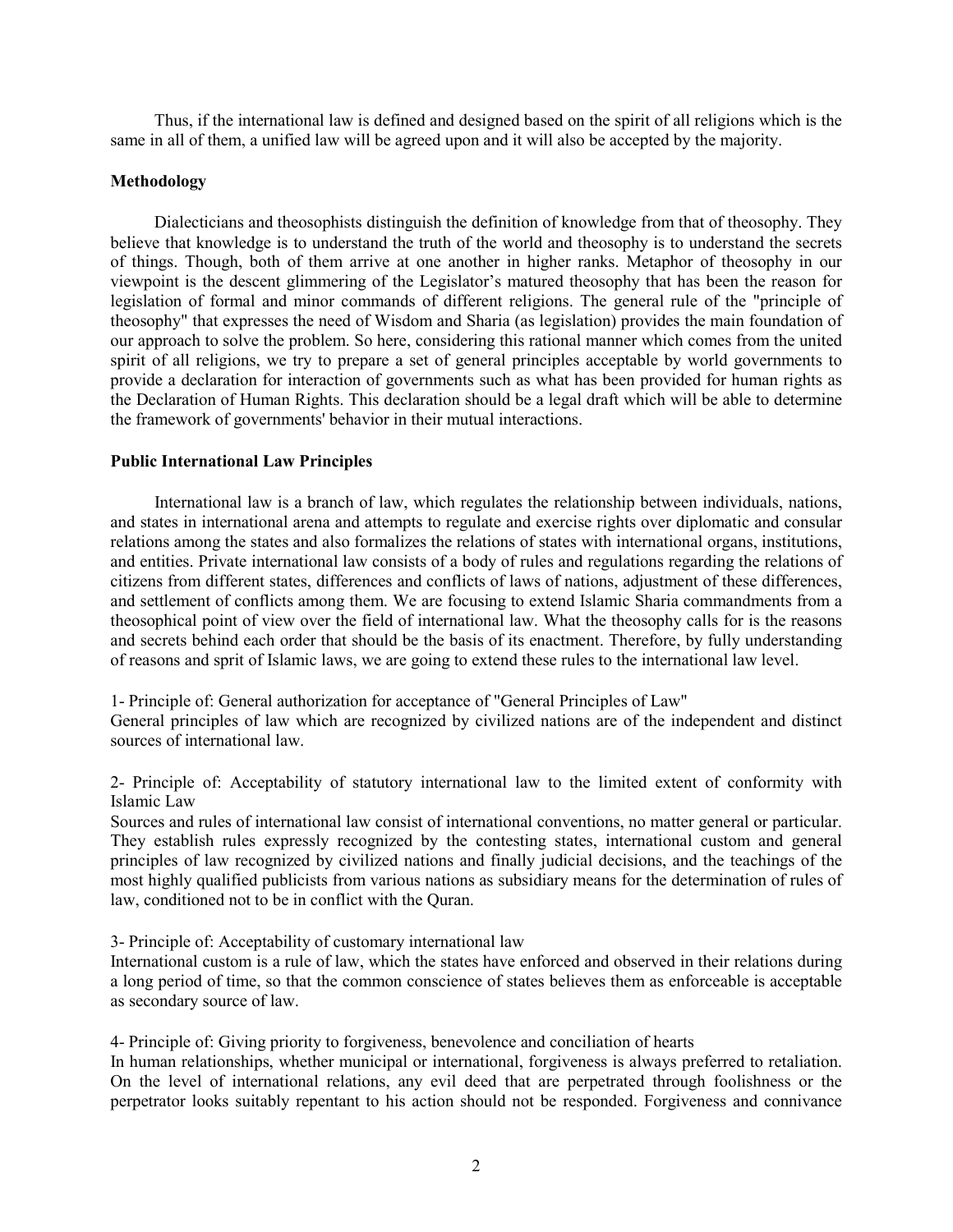should not lead to establishment of a breeding-ground for oppressors. In such a case, the act is worse than cruelty. Finding forgiveness preferable to retaliation is a kind of meritorious preference which is not obligatory. The choice is up to the benevolent.

#### 5- Principle of: Honoring the Treaties

Covenant brings obligatory responsibility and as far as the adverse party observes the honor of her commitments to the circumstances that the agreement rests upon and are essential condition to the consent of both parties to the treaty, obligations of covenant are enforcing.

#### 6- Principle of: Mandatory observation of formalities of contract

To prevent international disputes emanated from the vagueness and obscurity of international treaties, necessary measures need to be taken for predictable and unpredictable disputable issues and inserted clearly in the treaties.

## 7- Principle of: Doing justice

Adjudication and arbitration with justice and impartiality is common for all groups and nations and there is no preference between parties to the dispute.

#### 8- Principle of: Imposition of punishment, based on substantiation of the offence

No government has the right to propound conjectural excuses for taking hostile policies at the international scene; and is only authorized to take such kinds of measures when the commission of the crime is proved to be certain.

#### 9- Principle of: Equality in law

There is no difference between states in regard to legal aspects and all are equal in front of law. Political considerations and privileges in international judiciary are rejected and condemned.

## 10- Principle of: Continuity of states

The acts and thoughts of the people who lived in the past shall not impose obligation on those who live in the future. By changing the government of state, there would be no change in sovereignty over territory of the state. If the preceding governments had made treaties with other states, then by changing the government these treaties should have been ratified again at their validity, reduced, or even cancelled, save the debts of the previous government that shall be transferred to the new government.

## 11- Principle of: Prohibition of abusing the rights

The states have no right to invade other states, especially the powerless states, pretending they are exercising their own rights. Whenever a state causes damage and inflicts injuries on another state by exercising unlimited power, the international court of justice is able to prevent the actions by taking advantage of the rule of "abuse of right".

## 12- Principle of: Prohibition of causing harm

"Exercising one's right" shall be neither a means of causing harm to others nor used against others' and public interests, and states have no right to cause harm to others just for recovering their own rights. While a state is at war with another one, it has no right to use the territory of the third state for recovering its rights. And it should not encroach on third state's sovereignty and/or perform any action to be detrimental to the third state.

## 13- Principle of: Presumption of innocence

The "presumption of innocence" is based on "*nulla crimen sine lege*" and no act can be named crime unless, by virtue of law, it is called a crime. If someone claims to have a right of claims for a debt, he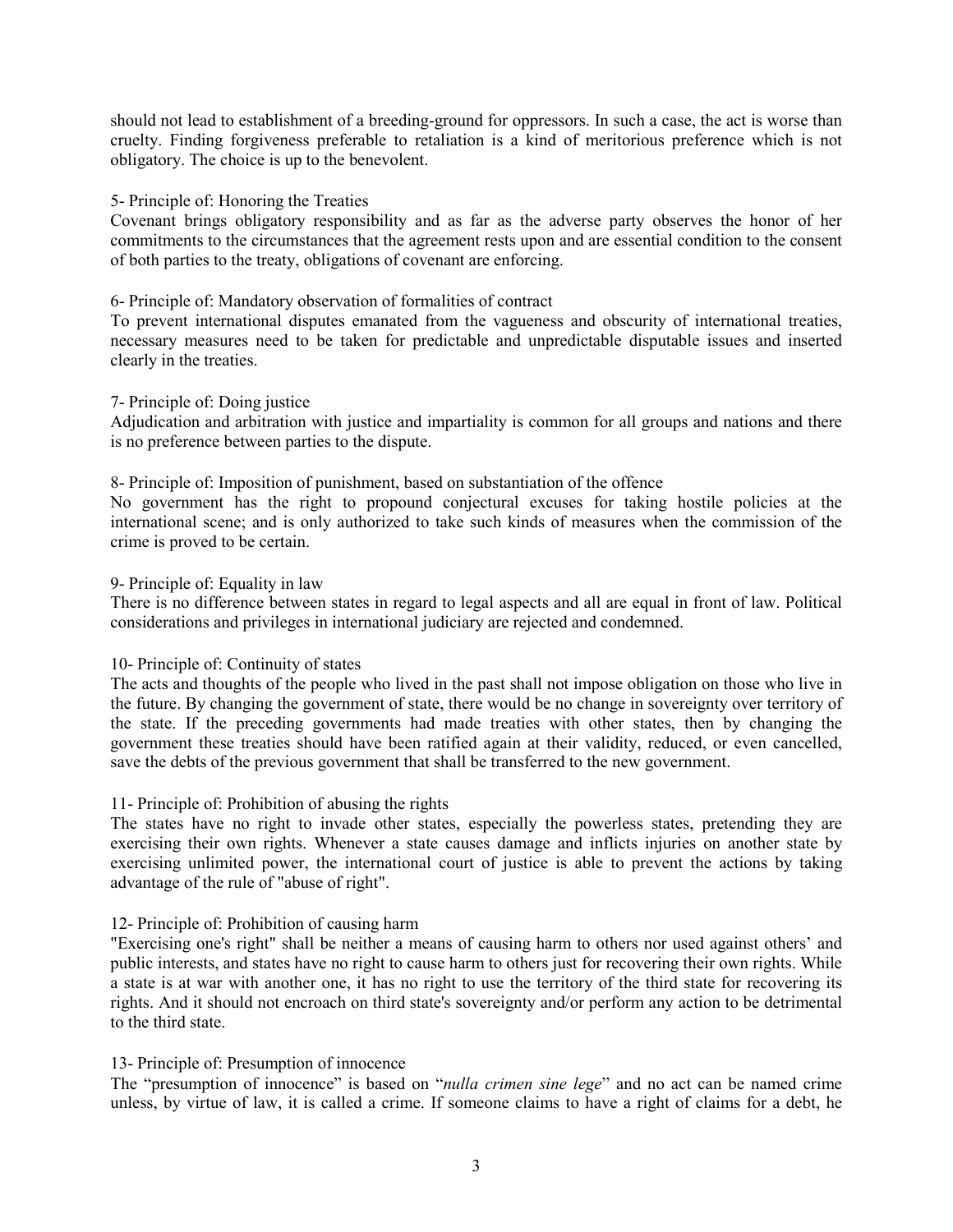should prove it, otherwise the case results in the acquittal of defendant/respondent.

14- Principle of: Blocking detrimental means in international scene

Advancement and elevation of humankind depends upon the advancement of every individual of human beings and if the corruption spreads in a country, other states will also be damaged. Every kind of action which usually leads to a detrimental situation should be prohibited and blocked.

15- Principle of: Exclusive right of "juristic preference" for The Divine Master of Affairs and Authorization

"Juristic preference" is to approve something as being good and admirable, and it is the exclusive right of authorized persons.

16- Principle of: "Reasoning through exigency" in international relations Issuance of decisions and adoption of policies should benefit all of the states engaged and consequentlythe material and transcendence of mankind are taken into consideration.

17- Principle of: Observing "International status quo ante" "providing the right is lawful" In case of existing an established right, existence of what once has been existed will go on, provided that the right is lawful.

18- Principle of: Non-retroactivity of statutes

Effect of a statute is not extended to the previous rights of individuals, organs and states which have been acquired prior to the enactment of law in question.

19- Principle of: Continuity of uncontested possession

Long time uncontested possession establishes the sovereignty of a country over the possessed territory and recognizes the unusurpative sovereignty of the states within their territory. Exceptions will be cited in the principle of recognition of the states.

20- Principle of: Remunerating the rightful attorney and punishing untruthful attorney Untruthful attorneyship means an attempt for predominance of untruthfulness over righteousness, is similar to accessory of a crime (aider and abettor); to bring the legal proceedings toward its righteous path, the accessory should be assumed as partner in the punishment imposed on the criminal.

21- Principle of: Ignorance of statute law is a good excuse but ignorance of natural law is no excuse Ignorance of natural law is no excuse but ignorance of statute law is a good excuse.

22- Principle of: Respecting acquired rights

Rights and privileges that were legitimate in time of acquisition and by lapse of time are of the cases of "acquired rights" shall be respectable.

23- Principle of: Authority of res judicata

While a dispute is adjudged by a competent jurisdiction and the final decision is announced, the judgment is final for parties to the dispute, and there is no another prosecution for the same allegations except that new evidences are acquired indicating discovery of truth.

24- Principle of: International responsibility When some damage is caused by action of a person or a state to another, s/he is responsible.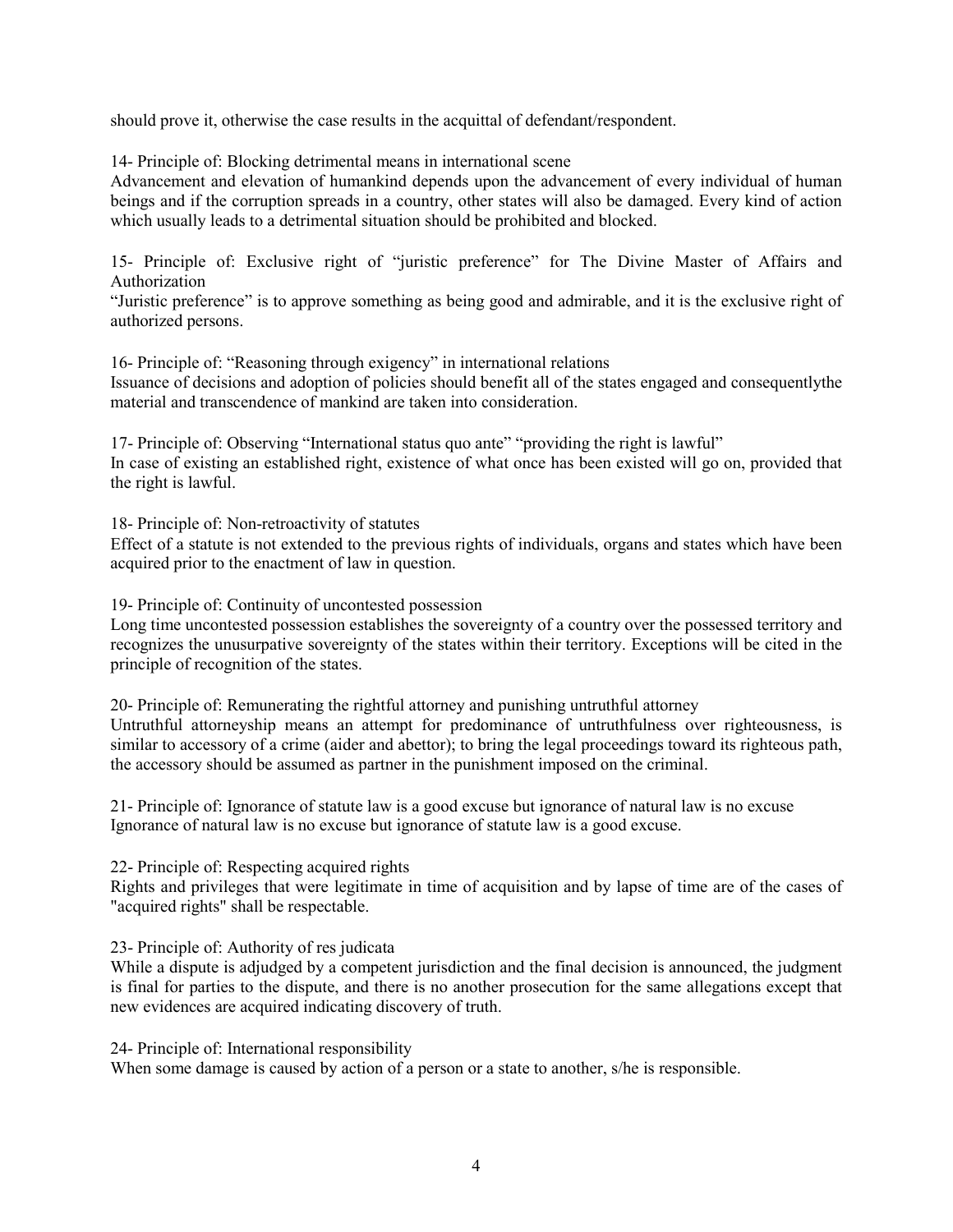25- Principle of: Compensation for unjustified damage

If a person or a state causes damage or injury to others through an action or omission, s/he is bound to making compensation for all losses and damages.

26- Principle of: Preserving the life in retaliation

Legislation of retaliation and obligation of the states to its enforcement is to prevent violation and transgression. Retaliation and taking reprisal for those who have been killed during wars is the subject matter of principle of international responsibility.

27- Principle of: Prohibition from excessive retaliation

Whenever a crime is committed by an ordinary or governmental citizen against the citizen of another country, the right of maximum retaliation would be equal to the said crime.

28- Principle of: Facilitation in Force Majeure (distress and constriction)

Facilitation is acceptable in case of exigency in rigidity of rules and regulations that unusual circumstances endanger the performance of a treaty or make its performance impracticable.

29- Principle of: Freedom of trade in international commercial law Lawful trade in the international scene is free.

30- Principle of: Freedom of seas and space

The laws and regulations concerning public overland, marine and airways are recognized about the outer atmosphere space around the earth through public international conventions.

31- Principle of: Recognition on the basis of human beings' dignity rather than governments'

"Recognition" is an accidental phenomenon rather than an essential one and it is not acceptable as it is discussed in the existing international law. The territory which is in possession of a state is not a criterion for granting recognition and dwelling of individuals in any place they prefer to live is respectable.

32- Principle of: Full recognition of individuals' rights of ownership and de facto recognition of governments' sovereignty

Individual right of ownership is a definite right whereas the right of sovereignty over the territories is not considered as the right of ownership. Expropriation or infringement of individuals or nations' ownership is condemned.

33- Principle of: Granting nationality (naturalization) to applicants

"Citizenship" is political and legal relationship between an individual and a determined established state within a specified territory. Natural laws have superiority over domestic statute laws and only special legal and regional obligations are abrogating. Drawing borderline does not distinct peoples, and one who settles in any place he wishes subject to observing special legal and regional obligations; and nationality would not waste human beings' natural laws and political and social citizenship naturalization. Extradition of refugee to the state which is following him is not authorized. Exception is when there is infringement of the rights of people in other nations.

34- Principle of: Binding to testify truthfully and/or acknowledgment of faults and prohibition of concealment of truth and/or committing perjury

The task of diplomacy in international disputes and adjudications is to strengthen the testifying in equity (justice). Prohibitions of concealment of truth and committing perjury or giving false evidence are of the topics included in this principle.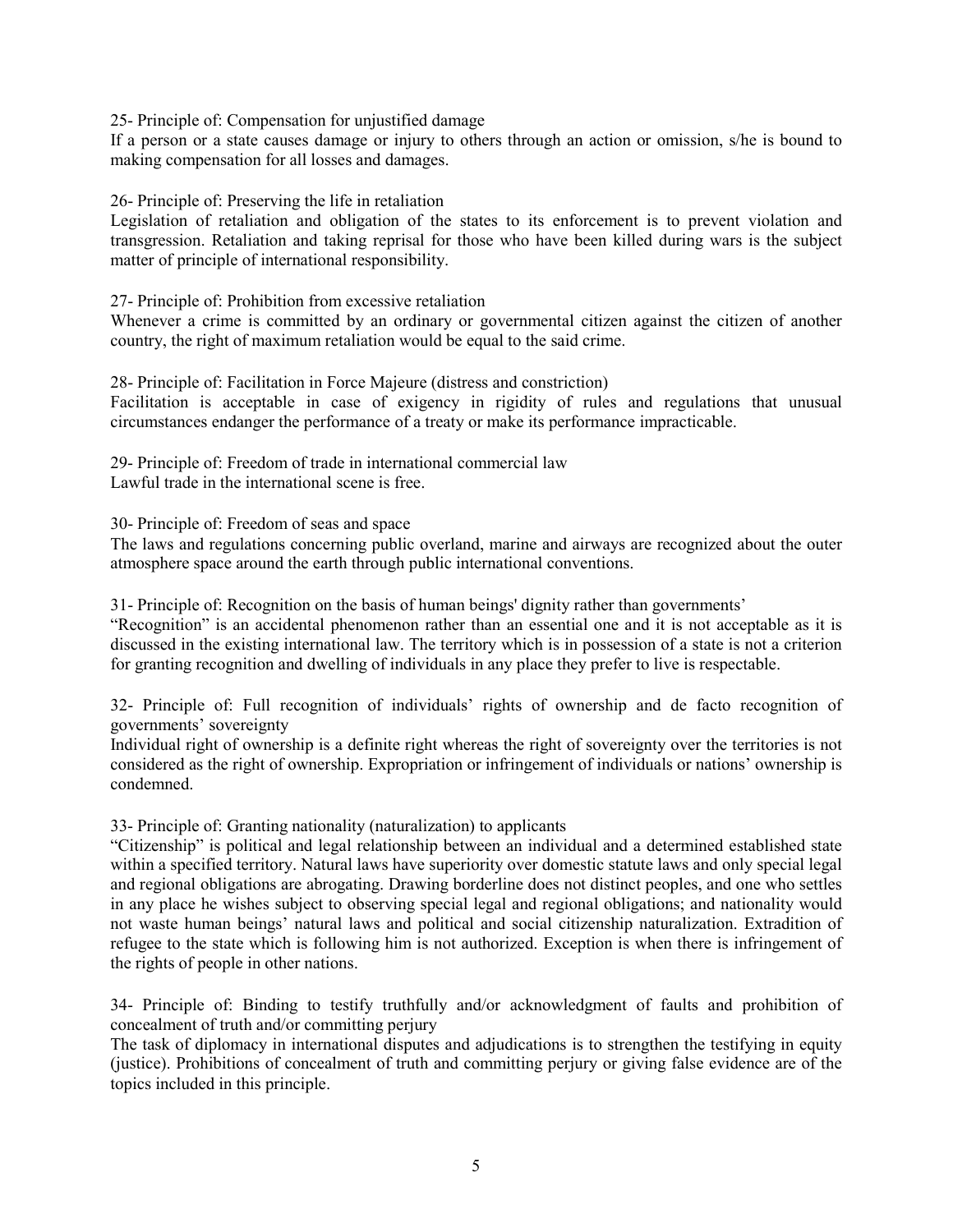35- Principle of: Acceptance of inquiry for pacific settlement of international disputes The process of "inquiry" for pacific settlement of international disputes is of high priority.

36- Principle of: Negotiation in settlement of disputes and acceptance of arbitration in international conflicts

The best way in international settlement of disputes is the method of consultation and resort to councils and its extension, to arbitration.

37- Principle of: Obligation for mediation and making peace (voluntary mediation)

Mediation and making peace between the nations, folks and states is one of the duties of governments, and if a party of war starts aggression against the other after establishing peace between the two, the mediator has the right for suppression of the aggressor to force it to peace. This is contrary to the current international policy that whenever there is a war; other states adopt the policy of "wait and see", or get benefits from the fighting or sell armaments to the hostile parties.

38- Principle of: Conciliation and interference in international wars (compulsory mediation)

"Conciliation" is another policy concerning pacific settlement of international disputes and the subject of dispute is referred to a commission composed of experts, lawyers and diplomats; and is preferred to the voluntary mediation.

#### **Foreign Policy Principles**

States' foreign policy usually specifies the attitudes and confrontations of a state towards the other states. In today's world, the foreign policy-making of states is based on their interest necessitations, whereas, the attitude should be towards humankind's transcendence rather than towards a sole country's transcendence. The benefits emanating from humankind's transcendence is so great that every country would automatically get benefit from it and this benefit surely is greater than that of which just all countries maximize their own interests solely. Moreover, maximizing the interests of just one state is less than maximizing the interests of the same state that is emanated from maximizing the interests of humankind. This theory (viewpoint) has a delicate discussion, which is based on proved mathematical reasoning.

## 39- Principle of: Coinciding the Islam's expediency with the humankind's expediency

In Islam, the terms of nationality and ethnicity as well as national and ethnic interests do not conform to the conventional definitions. Islam follows that kind of policy which secures the expediencies and interests of all humankinds. The expediency of Islam and Islam's country coincide with the expediency of humankind. The same characteristic also exists in the other true divine religions. There is only one exception and it is when other states intend to transgress the inviolable border of Islam through practical war operations.

#### 40- Principle of: Islam appertains to humankind

Religion of Islam does not exclusively belong to Muslims. On the contrary, it belongs to all mankind. All humankind is honored by Islam. The cause and objective of advent of Islam is for mercy for all humankind. Muslims have no right to consider themselves superior to other folks or nations. There is nothing to boast about. They should not guide others just by putting them under pressure. The same characteristic exists in other true divine religions.

## 41- Principle of: Human being's dignity

All humankinds in the world shall be considered honorable, aside from the colors of their skins, race, and/or nationality. There is no permission to degrade and humiliate human beings in different ways and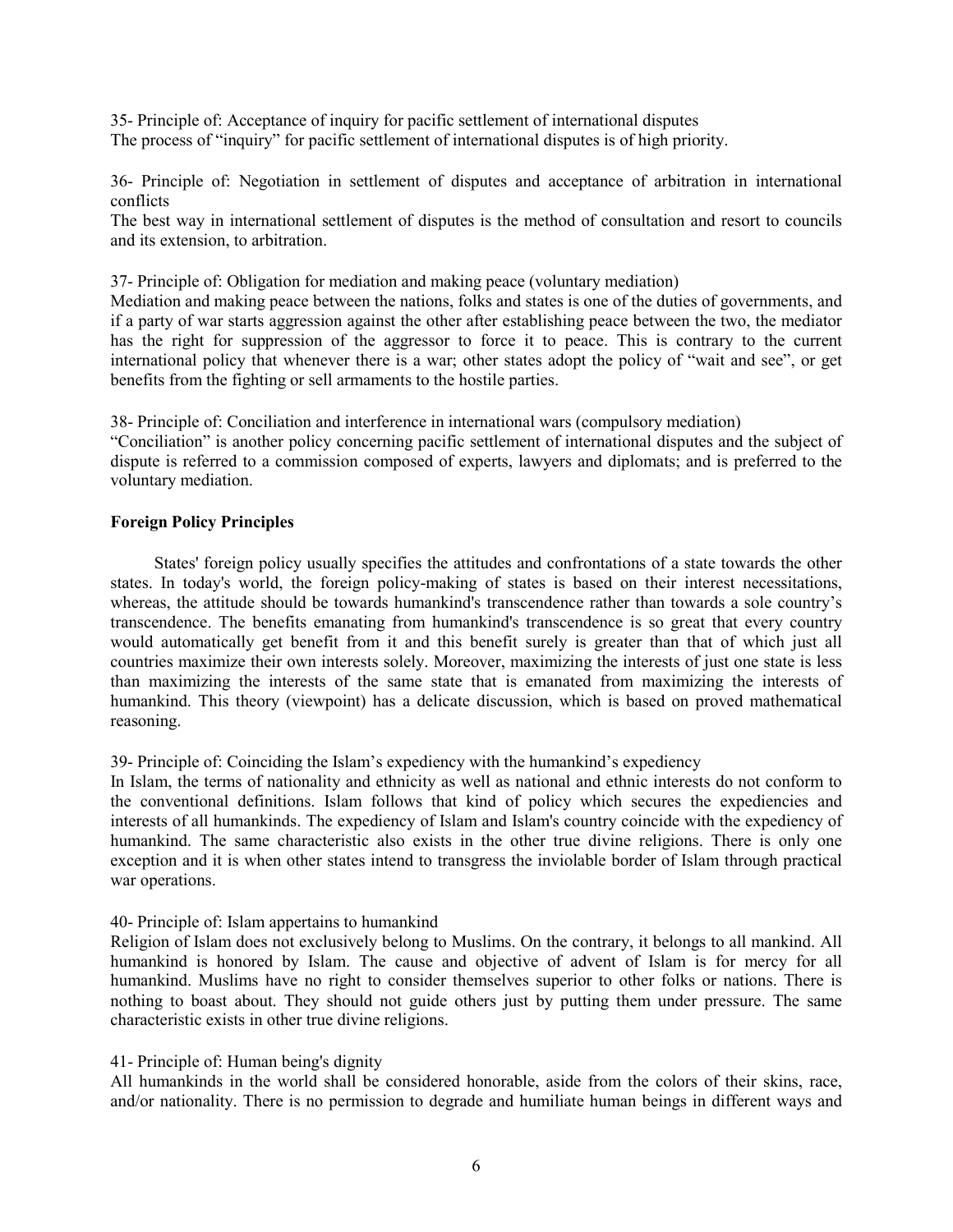without due legal permission. If there is hostility against a foreign state, this hostility should not be extended to their citizens and/or hostile measures should not be taken against them because they are the same children of Adam.

#### 42- Principle of: Unity

The principle of unity is one of the most indisputable principles of all true divine religions. It is the constituent element of foreign policy and diplomacy. All humankinds are placed in the impregnable fortress of the heavenly saying (word) of "There is no God but Allāh". They are all brethren and are entitled to equally brotherly rights. Obtaining these rights is not based on religions, ideologies, and creeds of people. Governments are bound to grant equal rights to all individuals and groups of different faiths, opinions, and religions. The only exception is applicable for restricting the aggressors from infringement of others' rights.

## 43- Principle of: Prohibition of racial discrimination

No privileges and/or restrictions should be considered for different races. One of the notable cases is the measures taken by governments through formulating special allocations and selecting people of different races in the process of immigration with the aim of preventing races integration resulting from immigration of different races and protecting the nobility of the race in the host country. These kinds of allocations and other similar privileges and/or restrictions are prohibited.

## 44- Principle of: Disdainful of idolaters

Thinking, piety and knowledge are triply inter-related and surely religions are sent down for humankind's enlightenment. Whoever says "there is no God but Allāh" even though s/he lies, s/he must be called a Muslim and should be entitled to all rights, which a Muslim has in Islamic society. The restrictions against idolaters are to make pagans think about their narrow-mindedness, by thinking about the book of creation and creator to avoid worshipping statues which are made of stones, woods, metals and/or jewels as their God.

## 45- Principle of: Islamic Internationalism versus states' Nationalism

Nationalism should not become a desired means for justification of states' powers to impose themselves on neighboring countries as well as on their own people. By weakening the concept of nationalism and racial, ethnical, and cultural differences and attempting to incline people towards principles of equality, the superstitions originated from so-called differences between ethnics, races, groups and tribes should be omitted. We, all human beings, are siblings and equal, therefore the political borderlines established by governments to protect their own benefits, and superiority over the other nations should not be barriers to human brotherhood.

## 46- Principle of: Prohibition of national boasting and seeking national superiority

The illusion of superiority emanates from ignorance and unawareness; and all of us are the creatures of The One Creator and no one has superiority over the others. We are all siblings and the existence of tribes, nations, countries, nationality and other characteristics and peculiarities would not be the cause of superiority and boasting.

#### 47- Principle of: Peaceful coexistence

The principle is to remove hindrance of friendship among ourselves and enemies.

## 48- Principle of: Friendship with nations and folks

Religion is founded based on love; and amity has different ranks. The believers' friendship with people and different groups, after love unto Allāh, prophet, divine guardians and divine executors, shall be prioritized as follows: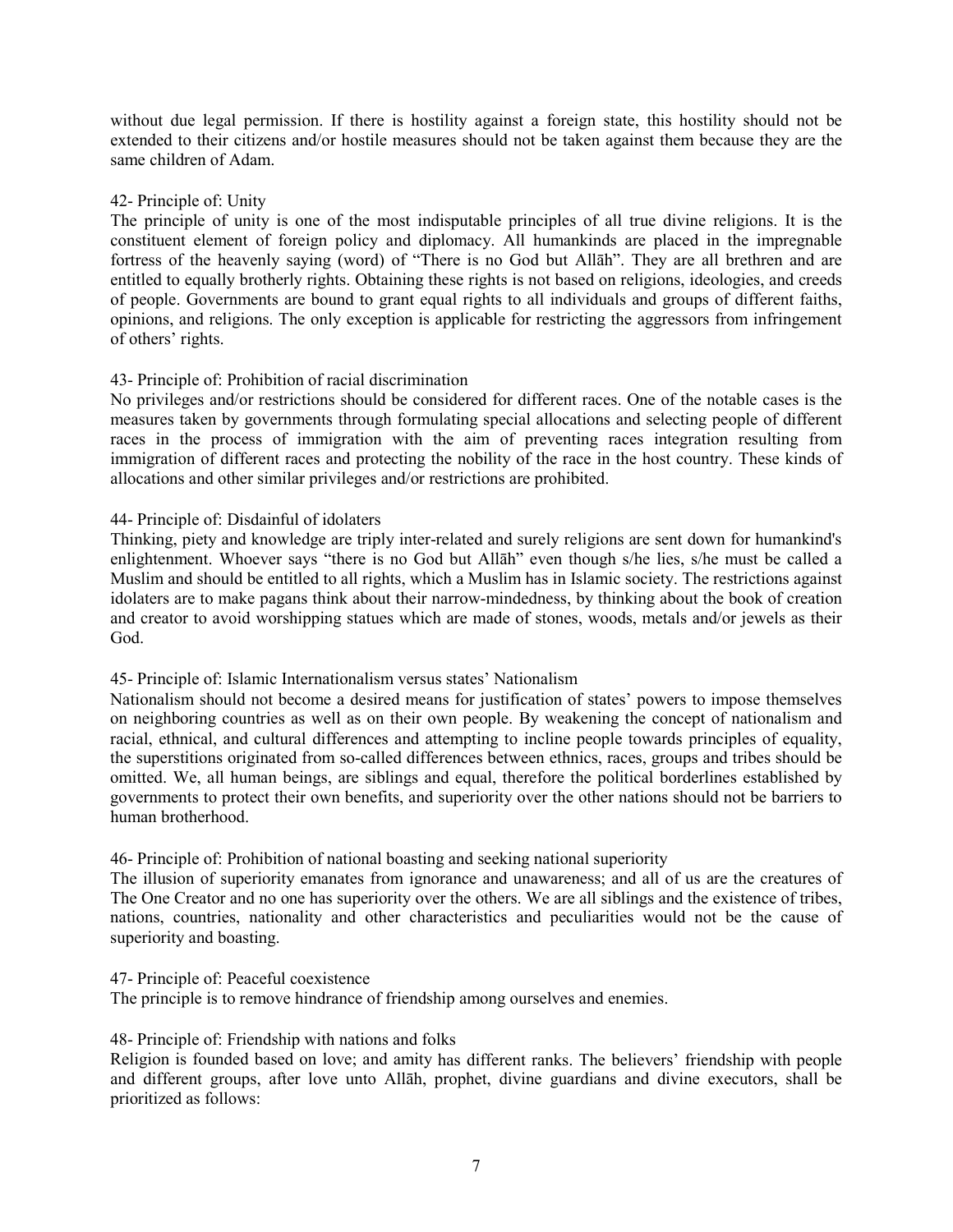- 1. The believers (those who have taken special or general oath of allegiance (*Bay'at*), whether in the order of the honorable Prophet (S) or in the order of other divine religions).
- 2. Muslims (those persons who have taken a general oath of allegiance (*Bay'at*)).
- 3. Those Muslims who are stationed within Islamic nations (those who live within Muslim's societies without taking oath of allegiance (*Bay'at*) or are born to parents who were Muslims).
- 4. The people of scripture (Jews, Christians, Mandaeans, Zoroastrians, and other orders of divine religions).
- 5. The people of scripture who are the mockers.
- 6. Idolaters (those who take other things as partner to the Almighty God, and worship them as their Lords such as things, human beings, and animals).
- 7. Disbelievers (Those who do not believe in the Almighty God).

49- Principle of: Protection of all nations' and states' interests whether in their presence or absence Every government is responsible to protect the interests of all nations and states in the world publicly or secretly, in the presence or the absence of them; and has no right to infringe others' rights just for protecting the interests of its own nation. Refraining to protect others' rights is considered as betraying them. There are some exceptions such as standing against the aggression of other nations, and where there is an event of oppression and cruelty. Protecting the interests of the oppressed and confrontation with the oppressor are of the tasks of other governments.

## 50- Principle of: Trustworthiness

Every kind of property and asset of individuals and government of a country in another country is considered as a deposit and the host state should observe trustworthiness and restoring them to their owners.

## 51- Principle of: Prohibition of impeding the benevolence

Development and economic growth of countries depends on interaction in development and economic growth of the others. In this regard, the international policy of all governments concerning all the other nations and states in the world should be arranged so that it leads to removing the quantitative and qualitative impediments and barriers of economic, political, cultural and social growth and development of all countries around the world.

## 52- Principle of: Imperfect political neutrality

Governments are responsible to human beings whether domicile citizens or foreigners; whenever they are under oppression and/or in need of protection, they shall be protected and the aggressor shall be confronted against. It would not be acceptable for other states to remain neutral towards the oppressed and the oppressor while there are many people under oppression.

53- Principle of: Negation of protectorship and authorization of protection

The true Islam's Government shall never be under control and protectorship of any other states, while protects the others.

## 54- Principle of: Non-intervention in other states' affairs

Any state has the right of self-determination and nobody has right for determination or drawing her destiny. No state has the right to intervene, directly or indirectly, in the internal affairs of another state. The mutual action and non-intervention in the states' affairs are of principles, except where there is a group of people under cruelties and oppressions.

55- Principle of: Obligation for liberalization of oppressed people

Governments have responsibility to remove the cruelties imposed on those people who are weak, even by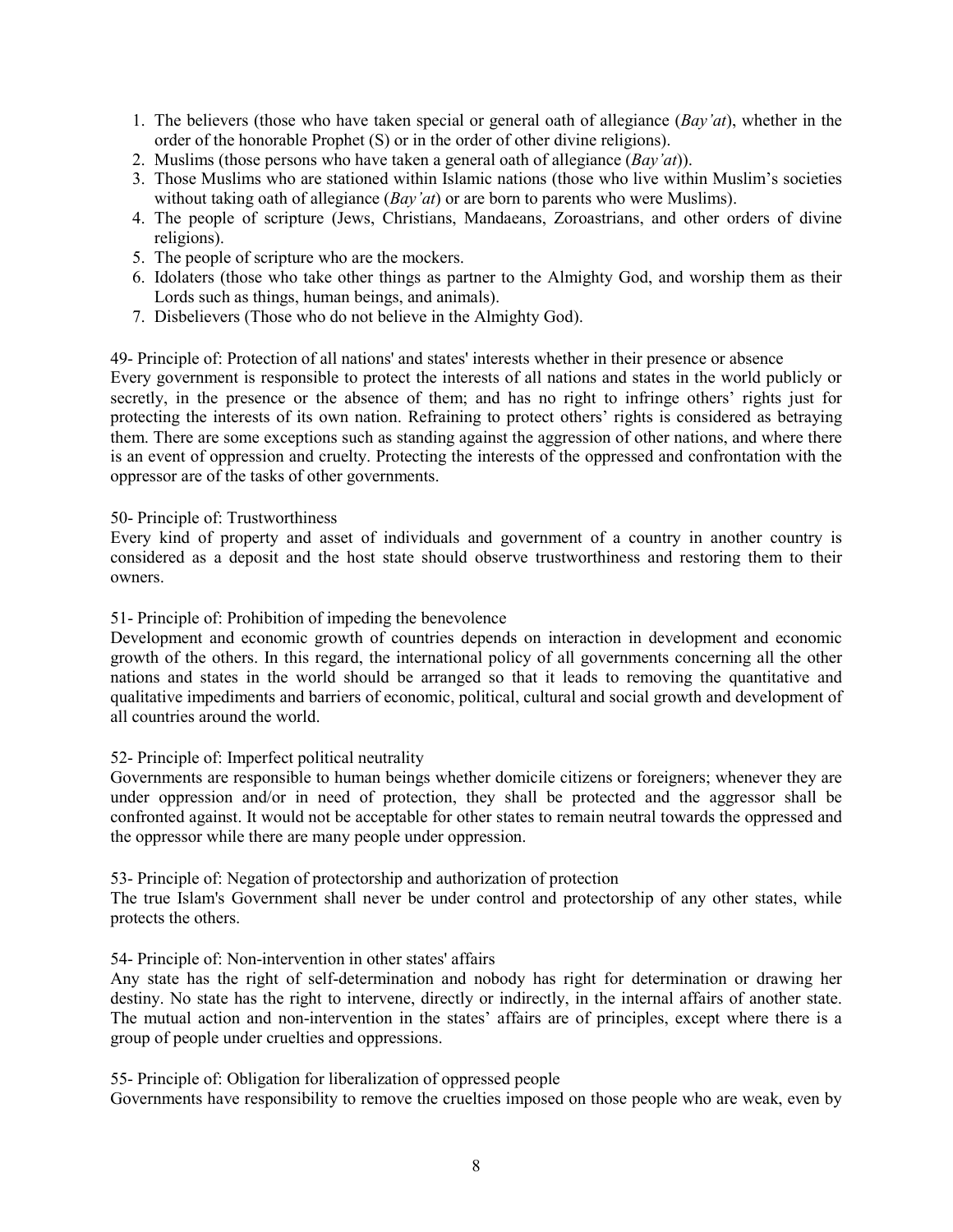fighting. This assistance is provided on the basis of international laws and agreements and should not be done as an excuse by other states to invade the smaller states under the pretext of liberalization of nations. Exception is for those covenants which have already been concluded.

#### 56- Principle of: International protection of minorities

Governments are bound to removing racial discrimination, anti-foreigners actions and other forms of inequalities concerning national, ethnical, religious and lingual minorities as well as giving them equal social, political and economic conditions and the freedom of them in their beliefs, conscience, traditions, rituals, religions, languages, ethnicities and nationalities upon their own viewpoints and wills. The exception is about overtly committing sinful conducts and infringement of others' rights.

#### 57- Principle of: Inapplicability of slavery and slave trade at this age

There are doubts on the correctness of slavery imposed on those women and men who are treated as salves at the present time; and they are all freemen and freewomen.

## 58- Principle of: Unity for the truth

Different unions among groups of states, whether military, political, economic, and commercial, and follow general goals of increase of efficiency of gaining benefits among member states of the union and increasing the benefits or preventing the losses caused by non-member states to maximize the collective interests of member states can be established when the rights of the other states are not to be violated; and entering into a treaty or being a member of a union for exercising cruelty and oppression against another weak state is not authorized. Extending this principle to an international integrated treaty shall lead to establishment of a universal unity that would be a guarantee for enforcement of international law.

#### 59- Principle of: Prohibition of committing injustice and its aiding and abetting

Injustice means to place or prevent a thing to be placed in a position other than the locus where it must be placed, and is interpreted as granting the "right" to someone who is not entitled and barring the right from the person who is originally entitled to have it. Refraining to do justice is called injustice and is considered among the crimes. Governments shall perpetrate no acts against other nations or people, which is far from the "right" and close to the "injustice" and even shall never assist those states or people who are unjust towards other nations and individuals.

#### 60- Principle of: Unauthorization of hegemony and rebellion

Governments are not authorized to seek hegemony, expansion of domination, sovereignty and presidency over communities whether in the peacetime or during the war.

#### 61- Principle of: Disinclination to engage in hostilities

Defensive wars against aggressions, helping the oppressed and seeking succor are obligatory to all; and in other cases, under any pretexts, no one may transgress, excommunicate or attack the other ones, no matter what their religions or ideologies are.

## 62- Principle of: Prohibition of aggression and permission of defense

Reconciliation and peace amongst the nations is principle. "Transgression" of any kind is forbidden, whether transgression at the beginning means waging war on others, and transgression at the middle means to exceed the limits and to harm the enemy more than what is needed, and/or continuing the fight while the enemy has surrendered, and/or doing harm against the captives or civilians.

## 63- Principle of: Severe fighting with the belligerent aggressors

Punishment of the aggressor would not only be a correctional and punitive action for him, but also it would be a warning to others to refrain from aggression. Severe confrontation of this kind, shall establish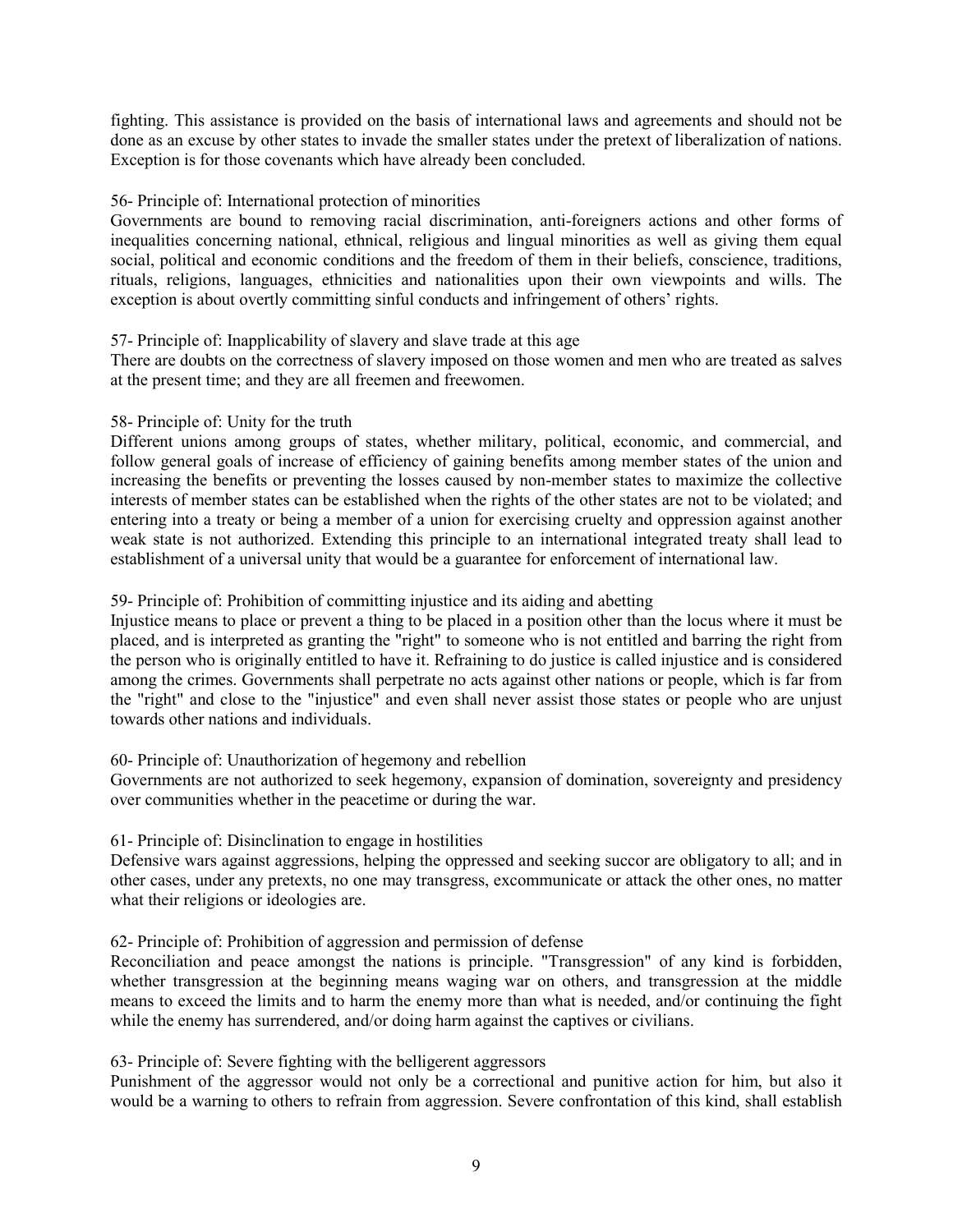the survival of the human community, just the same as the legal institution of retaliation.

64- Principle of: Having duty to assist in goodness and prohibition to assist in transgression States are not permitted to give assistance to one or more parties engaged in war, just for the reason of having some probable present or future interests or because of disliking the ideologies of the oppressed state.

65- Principle of: Tactics and strategies of wars being at the discretion of the Master of Affairs

The heads of the governments who declare war under different pretexts and get their own and the opposite side's peoples to be killed in the battle are responsible. Many subjects are mandatory such as: unity in commandership, resistance and perseverance, retreating and withdrawal, collective duty (sufficient necessity) for taking part in the war, preparedness for fighting and general mobilization, good behavior towards the enemy and observance of human-right issues, war tricks and killing the military personnel and civilians who have been forced to take part in the war, rights of civilians, surrendered persons, deserters (escapees), those converted to Islam, wounded persons and prisoners of war, non-military targets, economic blockade, destroying enemy's properties using war tactics and chemical, biological and radiological warfare, war booties whether movable or immovable, cessation of hostilities, making subsidiary treaties and prohibition of attacking the residential areas and civilians and other subjects of approved international law of war related to humanitarian aspects and principles.

66- Principle of: Obligation of accepting the peace proposal

Whenever the aggressor offers peace without having the intention of deceiving then it would be a must for belligerent states to accept it.

67- Principle of: Unauthorization of keeping prisoners of war after termination of war When the aggression is suppressed and the enemy forces are taken as captives, then there would be no permission to keep the prisoners of war. They should be released freely or be released by taking ransom.

68- Principle of: Prohibition of torturing and molestation of the enemy's captives

Molestation of enemy's captives and even the criminals are considered as transgression and is prohibited and the torturer and molester are all liable to be punished. Because of enemy's attacks and invasions, it is forbidden that the prisoners of war who had been taken as captives in earlier military operations be retaliated or tortured in revenge.

69- Principle of: Prohibition of illicit trades and measures against humanity and the environment Activities which are the cause of damaging the environment, plants, animals and/or human beings such as producing and trading harmful materials and poisonous chemicals for the purpose of killing human beings, destroying farms and livestock to damnify the others, offensive and mass-destructive weapons, burying nuclear wastes in territory of the weak countries through conspiracy with their leaders and agents, production, consumption, exportation and importation of all kinds of raw and intermediate materials which are the cause of harm and damage to the plants, livestock and human beings and the like are forbidden.

70- Principle of: Unauthorization of destroying food sustenance for acquiring material profits

Increasing food prices through destroying a part of food substances, or decreasing in the cultivated areas of lands for the purpose of reducing products and market supply that leads to food prices increase is not permitted; and the rights of powerless and disabled persons of other nations should not be ignored in order to acquire profits just to achieve the national interest.

71- Principle of: Prohibition of international hoarding of food and obligation of feeding the starving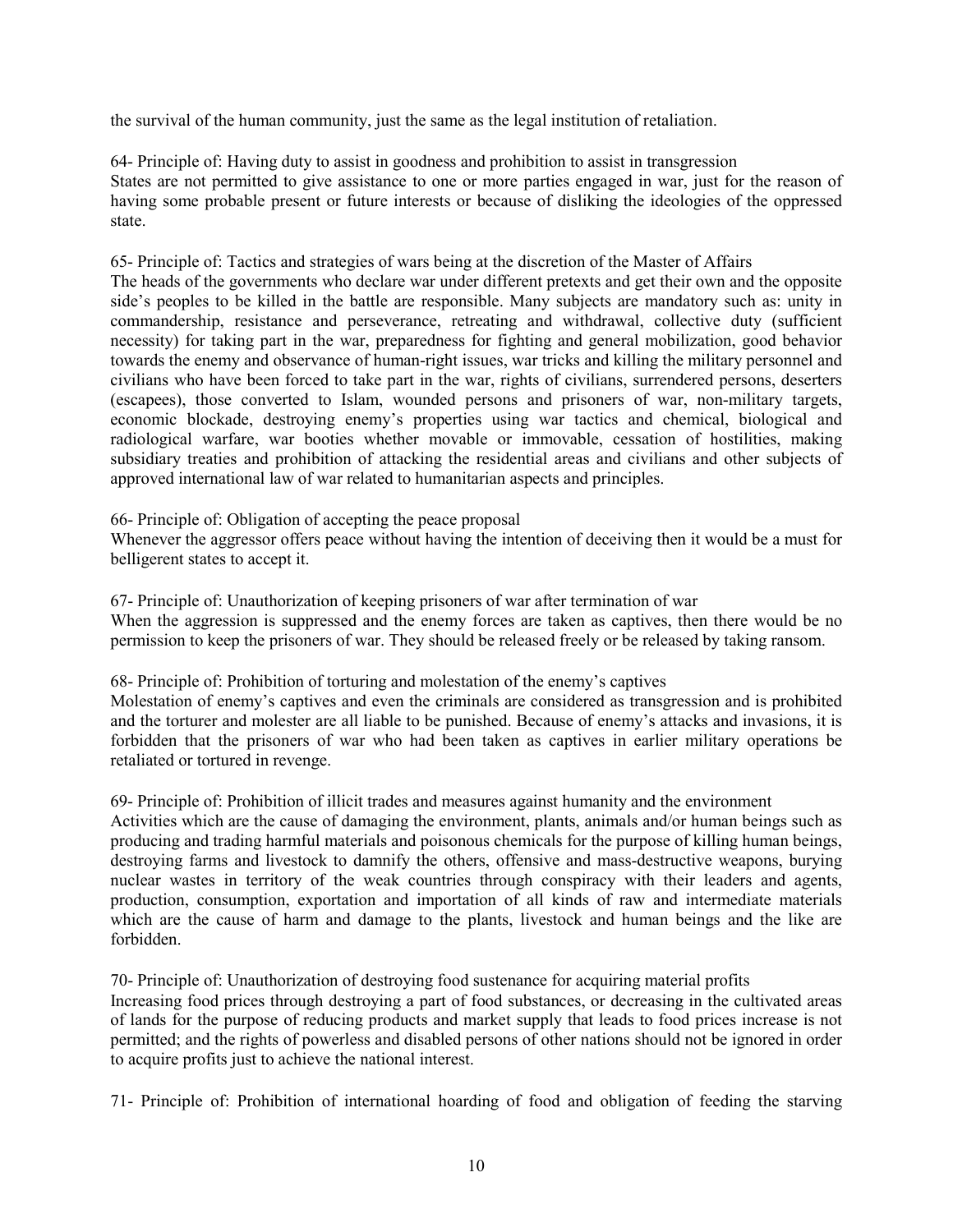#### people throughout the world

Hoarding the public sustenance whether domestic or foreign is not authorized and in case of famine and starvation whenever the people are in the state of hunger, then the legal authorities are authorized to order to open the warehouses and sustenance be distributed amongst the people to prevent them from dying due to starvation and hunger.

#### **Diplomacy Principles**

Diplomacy in two general meanings are ascribed to the guidelines or policies of a state about international political issues, regarding to foreign states or different regions, and also concerning the international or regional meaning of the skill or art of negotiation for reaching to a common understanding in international scene; and in both contexts becomes comprehensible to "the conduct of relations and communication". The main objective and motive of diplomacy principally is due to the reason of establishing communication/relation with others in the world and it should not be restricted only to ensuring security and obtaining benefit and in spite of paying attention to obtain all components required for ensuring security and earning interest for the nation and government, it should follow a more valuable objective when planning for diplomacy and establishing international relations. The objective of diplomacy should be development of human transcendence. General rules of diplomacy are about how a government should behave towards other states and nations. In this section, we are going to explain its binding principles.

#### 72- Principle of: The assignment based on authorization

Receiving religious, judicial, political and executive assignments are based on authorization and no one has the right to make decisions on his own, even for trivial secondary issues.

#### 73- Principle of: Obeying the holders of authority

Every measure taken without having the permission of the holders of authority would be considered as meddling in affairs and is not permitted. This principle has deterrent effect on self-imitated diplomacy or discretionary judgments.

## 74- Principle of: Diplomatic responsibility

As a general rule, the agent is not excused but he is responsible and is under obligation to perform his function in such a way that leads to establishment of right rather than just to conduct his nominal mission. In other words the political agent's mission is to support justice (right) against injustice, in the vast meaning of justice and injustice. The function of political agent is not just to protect national, ethnical and/or individual interests and when he is sent as a representative, negotiator or reporter and/or for promoting relation, he is principally sent to protect the humankind's interests and is not sent just to protect the interests of his state or his chief and/or his own interests. In the said mission, his tasks are to protect and take care of, and paying attention to all bondmen of Allah, according to their dignities and positions.

#### 75- Principle of: Political immunity and social or personal non-immunity for diplomats

The functions of diplomats within the enumerated cases in Vienna Convention are respected and accepted. Moreover, the agent is also bound to protecting the interests of other nations by taking the glorification of the right and removal of the injustice and exaltation of humankind into consideration. If a diplomat infringes the rights of other persons, which requires punishment on the basis of laws and regulations; he will not be exempted from the punishment. But when there is no private complainant and the crime perpetrated is not considered as one of the crimes related to the private law, then the diplomat would be pardoned or returned to his country, considering the interests of the receiving state. And since this kind of action is often responded mutually according to the international custom, it should be based on forgiveness to prevent the enmity amongst nations and states. Governments are not permitted to persecute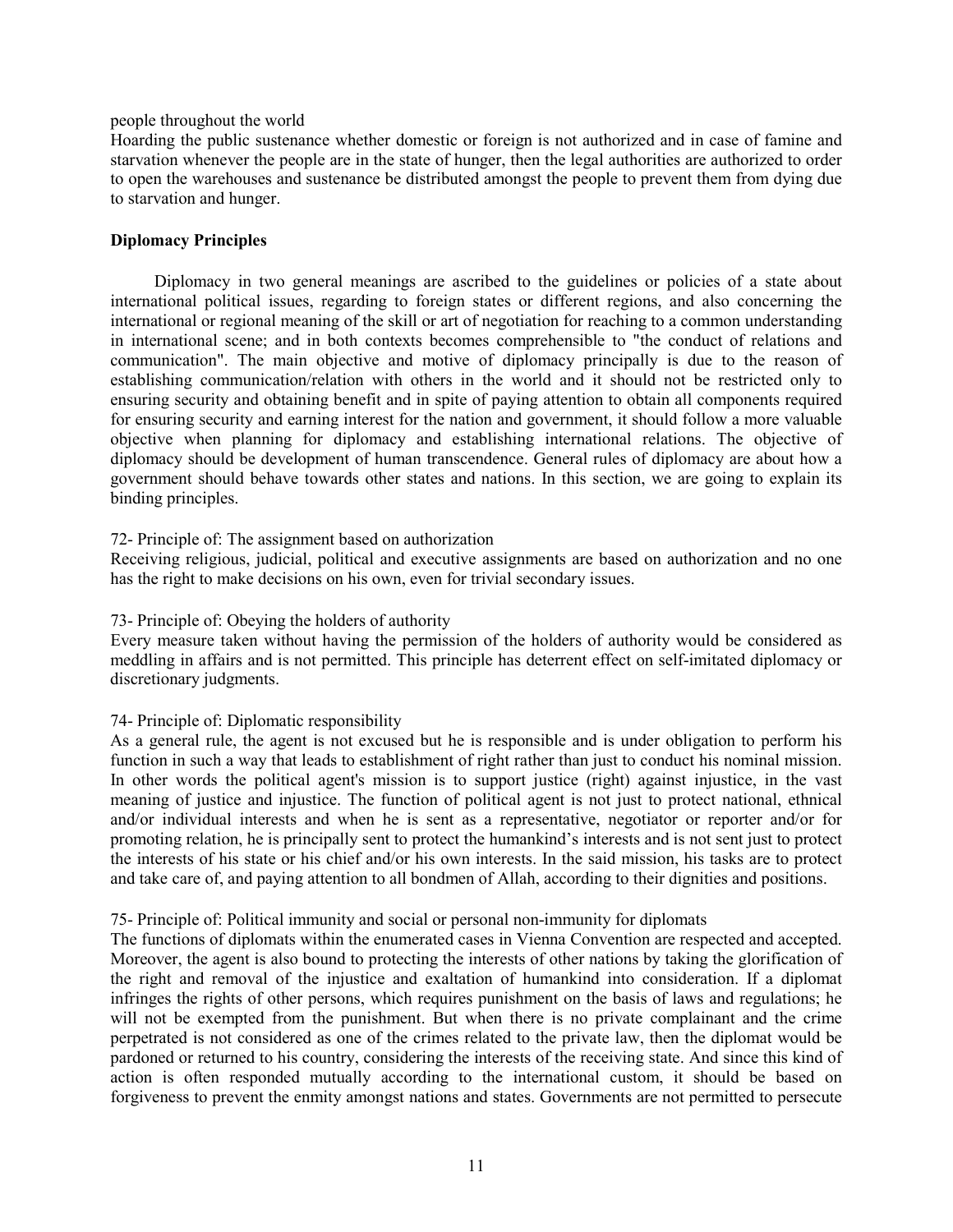the diplomats of the other countries in order to just take revenge on the other state.

76- Principle of: Propagation by deeds and restriction on verbal enjoining and forbidding By the way of education of diplomats and the others effectively, this subject needs to be made clear that their propagation be based on their proper and righteous deeds. The verbal propagation is restricted to those who are authorized for.

77- Principle of: Prohibition of imposing opinions

Imposing one's opinion and ideas on other persons is not authorized. The range of individual liberties could be extended up to the point where it does not injure other's liberties.

78- Principle of: Respecting others' opinion and prohibition of inquisition Everyone is free to hold his own opinion and belief. Different religious beliefs among people and nations throughout the world are respectable -idolatry is an exception- and mocking others' beliefs is forbidden.

79- Principle of: Harmonization and conformity of words and deeds Governments should put into practice what they believe in; and whatever they do should be in conformity with what they say.

80- Principle of: Disagreeability of political and economic deception

"Principle" is something on which other things are founded. Honesty and truthfulness are "principles". Deception is to hide the purpose and to express something different because of inability to reach the goal openly. Stratagem and deception or cunning trick is directly related to the infringement of others' rights to self's own advantage. It is done by devising a plot in a way that the holder of the right, consciously (knowingly) or unconsciously (unknowingly), voluntarily or involuntarily, with due consent or without consent renounces his legal right to the benefit of the opposite side, without receiving a fair consideration. It is far from any government's dignity to practice deception to appropriate others' rights just for protection of its own interests and take the rights and interests of others into its possession. So, every step or measure taken to hide the reality in order to achieve national interests is prohibited. The state of war is an exception.

81- Principle of: Honesty in negotiations

Honesty and justice in negotiations are principles and should be observed by negotiators. The representatives of powerful states, while making contracts with the weak and undeveloped states, should not try to insert some tricky terms in the contracts which are against the interests of the deprived nations of the said states through various methods and by practicing deceptions and playing political/diplomatic tricks; consequently to misappropriate the national interests of the weak countries to the benefit of their own states. Those seemingly amicable contracts that practically are the cause of taking advantage from the weakness and backwardness of the contracting nations are void. In multilateral negotiations, backing and supporting should be done of the honest side.

82- Principle of: Prohibition of fabrication of words and political lies and false accusations

Telling lies and attributing them to others and disseminating faults; namely making false accusation, slander or calumnies are all prohibited and rejected and for approaching political goals one should not resort to fabrication of words, lies, slander, and calumny in the international scene.

83- Principle of: Unauthorization of insulting or mocking

Vilification, insulting and/or mocking are not relevant to the dignity and status of governments, diplomats and people; and are severely prohibited. Any kind of defamation, chanting slogans such as "death to …", "down with …", drawing caricatures, burning the of heads of other states in effigy, making faces, setting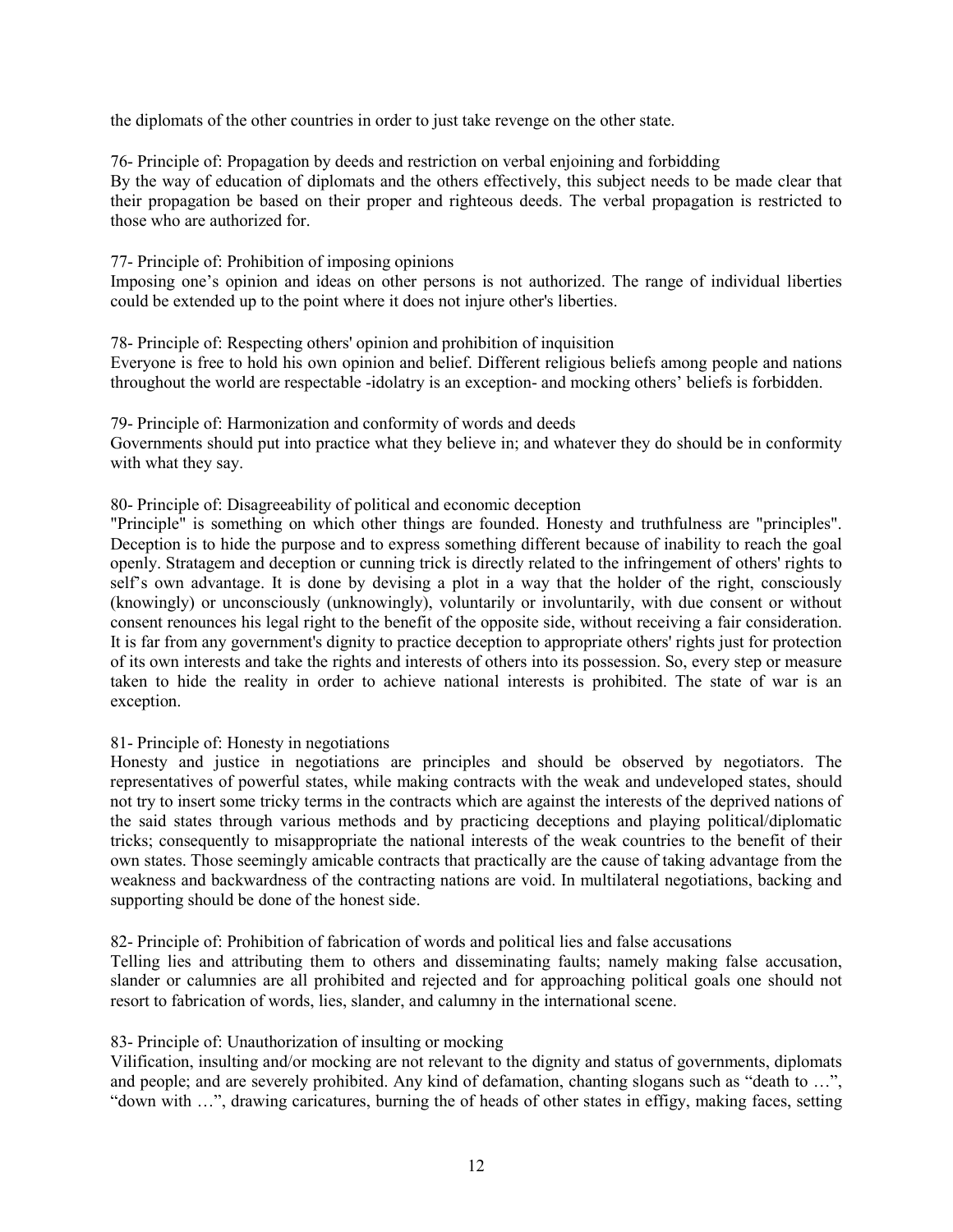fire on the national flag of a country or throwing it down on the ground under the stepping, drawing the national flag of a country or its picture on the ground in order to degrade it, showing comedy TV shows, telling jokes or singing obscene songs about a country in the mass media and many similar actions, are all against humanistic instructions.

84- Principle of: Greeting and responding in fair and giving reward by the best One of the principles of ethics is to treat people amicably, to respond to them well and giving them a greater reward in return for what they have granted beforehand.

85- Principle of: Unsupporting the traitors and authorization for reciprocity

Betrayal (treason) is one of the prohibited and wicked attributes and is forbidden; and only defending traitors is not permitted, but also treating him in the same way is allowed. The following cases could be considered as instances of betrayal in the international affairs and diplomatic issues: operations of spies who have betrayed their duty, the governmental agents and delegates who have been neglectful in their tasks, and the foreign states which have not fulfilled their obligations.

86- Principle of: Unauthorization of giving or receiving bribes

Giving or accepting bribes is prohibited. There is only one exception i.e. giving bribe in order to restore the right.

87- Principle of: Prohibition of usurpation and unlawful ownership of other nations' and states' properties Devouring (consuming) properties, rights, tangible or intangible assets of other nations or states is prohibited and governments without judicial permission are not permitted, under any pretexts, to confiscate, take possession of, distrain or lien on the properties, estates, banking accounts and tangible or intangible assets/properties of other states and their dependents, and/or take them as a pledge; unless under certain conditions of real war – and not cold war – that will be applied to prevent others from supporting the hostile parties. In other cases, no permission is given to perpetrate such transgressions. Usurpation is also similar to forcible possession of other's property, belongings or rights and the usurper should give the property back (restitution) to its owner and if the usurped property were destroyed or damaged, the usurper would be responsible to give something identical or equal to its price to the owner.

# 88- Principle of: Prohibition of the acts of terrorism

Act of terrorism and killing the domestic or foreign citizens with any instrument and tool, and by any person or government, with or without mediator, individually or collectively, with or without ideological pretext or justification, secretly or openly in every form and type is forbidden and one who gives accessory and perpetrator in crime is criminal, and the heir authority has the right of retaliation.

# 89- Principle of: Respecting and generosity towards the guest

Whosoever enters a country, not only enjoys most of the individual rights as well as his own acquired rights but also enjoys special rights which are specifically known for the guests. Taking refuge even by idolaters is also obligatory to be accepted by the host government. The acquired nationality which is originated from seeking asylum and/or application for immigration are both basis of granting citizenship rights of the host country to the applicant and the said person principally should not enjoy any of the social rights less than other people in the same society. On the basis of the rule of international respect to the acquired rights, the acquired rights of refugees or applicants of immigration are accepted and respected.

90- Principle of: Prohibition of banishment and revoking the nationality

Banishing people, whether in nationally or internationally, and negation of citizenship of individuals except in certain cases of rebellion and doing mischief in the earth is not permitted.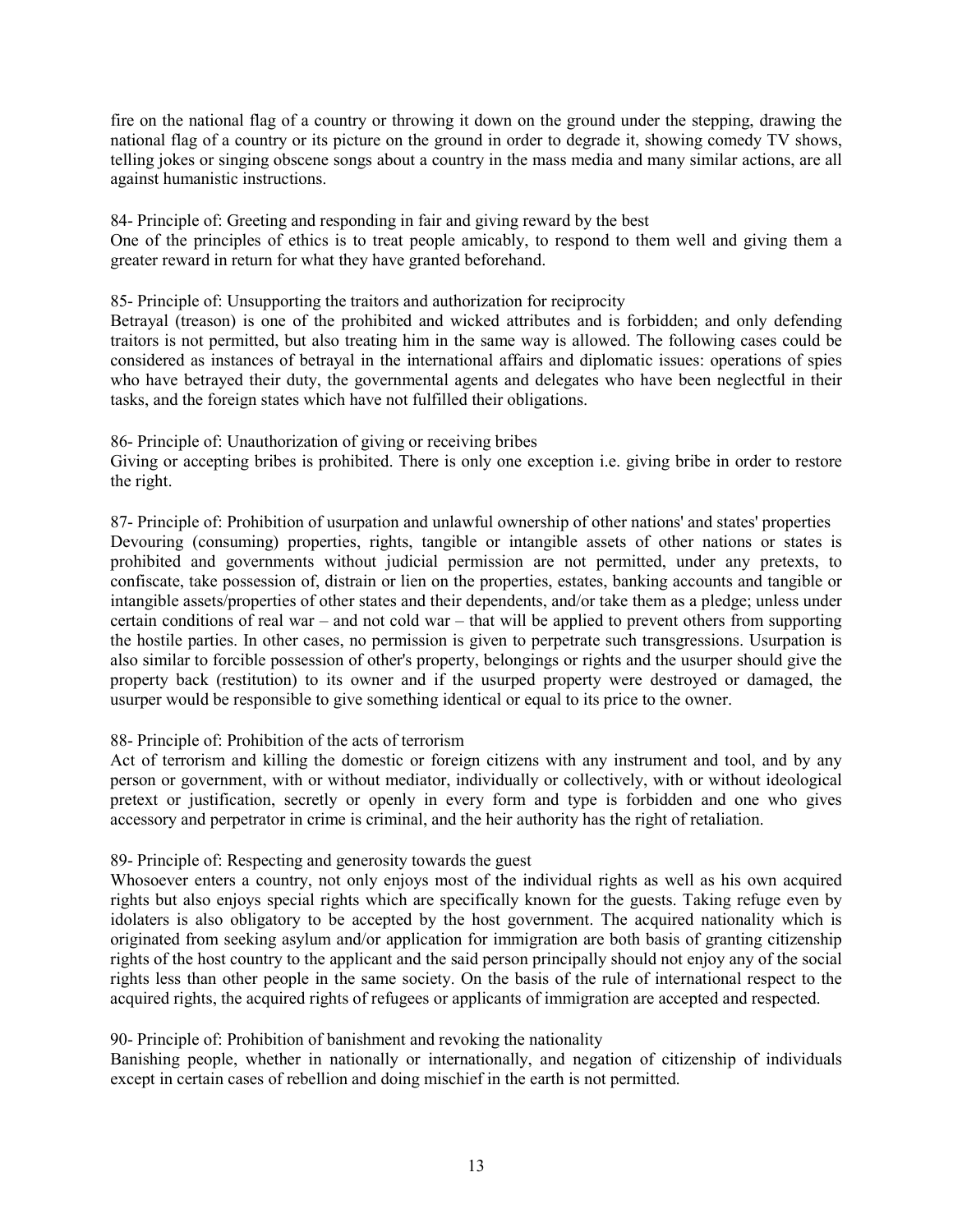91- Principle of: Freedom of movement and cancellation of visa formalities

Governments should provide the necessary conditions for entrance and exit of tourists to their own countries and remove the requirements of acquiring visa mutually.

92- Principle of: Freedom of migration and domicile for all human beings in the world

The earth belongs to the Creator of human beings and is the homeland of all humankind. Every person has the right to reside in, or to immigrate to or emigrate from any country s/he wishes. Immigration and emigration both are of the individual rights, and the foreigners and/or citizens could not be deprived of the said rights unless in very rare occasions of spoiling the other citizen's rights.

93- Principle of: Obligation to concealment of the secrets

The principle is to conceal the secrets except when it spoils other's rights.

94- Principle of: Prohibition of inquisition into personal and private affairs of people

People's privacy is respected and inquisitive activities, apart from its method of performance whether to be performed by means and equipment of espionage or without them by stepping in, looking at and/or eavesdropping with every other possible means is prohibited. Being on alert and supervising the hostile measures and movements of the enemies and foreigners are excluded from the said rule, and in cases, inquiry into the activities of those who are under suspicion of collaboration with the enemy in war time or those who spy for the enemy is authorized.

95- Principle of: Obligation for inquisition into performance of government officials, foreigners, enemies and crimes detection

The following categories of inquisition are known to be authorized:

- 1. Inquisition into activities and performance of government officials' duties and those persons working in public sector to prevent their wrongdoings.
- 2. Inquisition in the borderlines to prevent the entrance of harmful goods to the public safety and entrance of enemies as well.
- 3. Inquisition into the activities and movements of foreigners, whether enemies or others, to establish safe conditions and to protect the life of the citizens from others' aggression.
- 4. Investigation for crime detection and punishment of the criminal and restoration of the rights to the owner.
- 5. Inquisition into activities and performance of inquisitors (counter-espionage function).

# **References**

- Bijan Bidabad, Mystical (Sufi) foundation of international relations in Islam, public international law, foreign policy and diplomacy, a theosophy approach based on Islamic Sufi teachings. Lap Lambert Academic Publishing, OmniScriptum GmbH & Co. KG, 2014, ISBN: 978-3-659-62906-8.
- Bijan Bidabad, International Relations Principles, an Islamic Sufi Approach: Public International Law, Foreign Policy, and Diplomacy, a Theosophical Approach Based on Islamic Sufism Teachings. Lap Lambert Academic Publishing, OmniScriptum GmbH & Co. KG, 2014, ISBN: 978-3-659-63502-1.
- Bidabad, Bijan, Foundations of International Relations: An Islamic Sufi Approach. International Journal of Law and Management, Vol. 53, No. 5, 2011, pp. 313-339, Emerald Group Publishing Limited. <http://dx.doi.org/10.1108/17542431111166322>
- Bidabad, Bijan, Public International Law Principles: An Islamic Sufi Approach, Part I. International Journal of Law and Management, Vol. 53, No. 6, 2011, pp. 393-412, Emerald Group Publishing Limited. http://dx.doi.org/10.1108/17542431111185178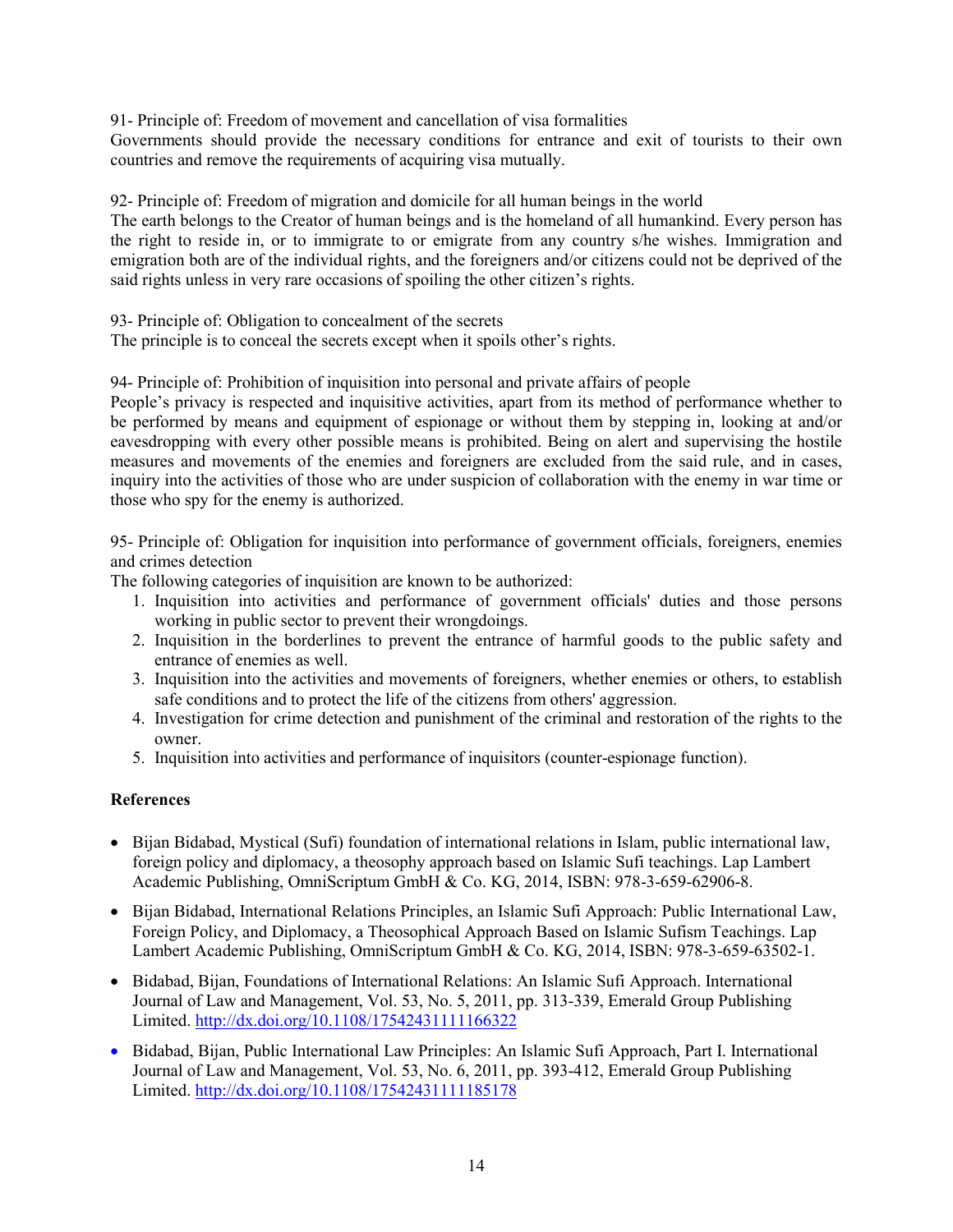- Bidabad, Bijan, Public International Law Principles: An Islamic Sufi Approach, Part II. International Journal of Law and Management, Vol. 54, No. 1, 2012, pp. 5-25, Emerald Group Publishing Limited. <http://dx.doi.org/10.1108/17542431211189588>
- Bidabad, Bijan, Foreign Policy Principles: An Islamic Sufi Approach, Part I. International Journal of Law and Management, Vol. 54, No. 2, 2012, pp. 97-124, Emerald Group Publishing Limited. <http://dx.doi.org/10.1108/17542431211208531>
- Bidabad, Bijan, Foreign Policy Principles: An Islamic Sufi Approach, Part II. International Journal of Law and Management, Vol. 54, No. 3, 2012, pp. 173-196, Emerald Group Publishing Limited. <http://dx.doi.org/10.1108/17542431211228584>
- Bidabad, Bijan, Diplomacy Principles: An Islamic Sufi Approach, Part I. International Journal of Law and Management, Vol. 54, No. 4, 2012, pp. 253 – 273. Emerald Group Publishing Limited. <http://dx.doi.org/10.1108/17542431211245305>
- Bidabad, Bijan, Diplomacy Principles: An Islamic Sufi Approach, Part II. International Journal of Law and Management, Vol. 54, Iss: 6, 2012, pp.422 – 442. Emerald Group Publishing Limited. <http://dx.doi.org/10.1108/17542431211281936>
- Bidabad, Bijan, Mehdi Tabatabaei, Slavery in Islam, An Islamic Sufi Approach. 2012. <http://www.bidabad.com/doc/bardedari-erfan-en.pdf>
- Bidabad, Bijan, Public Law: An Islamic Sufi Approach. 2012. <http://www.bidabad.com/doc/hoqooqe-omoomi-en.pdf>
- Bidabad, Bijan, Individual Law: An Islamic Sufi Approach. 2012. <http://www.bidabad.com/doc/hoqooqe-fardi-en.pdf>
- Bidabad, Bijan, Public Administration: An Islamic Sufi Approach. 2012. http://www.bidabad.com/doc/ [edareh-omoore-omoomi-en.pdf](http://www.bidabad.com/doc/edareh-omoore-omoomi-en.pdf)
- Bidabad, Bijan, Social Changes: An Islamic Sufi Approach. 2012. http://www.bidabad.com/doc/ [edareh-omoore-omoomi-en.pdf](http://www.bidabad.com/doc/%20edareh-omoore-omoomi-en.pdf)
- Bidabad, Bijan, A Convention for International Trade (Based on Islamic Sufi Teachings). To be appeared in International Journal of Law and Management, Emerald Group Publishing Limited, 2014. <http://www.bidabad.com/doc/convention-trade-en.pdf>

• بیدآباد، بیژن، (کتاب) مبانی عرفانی اقتصاد اسلامی، پول، بانک، بیمه و مالیه از دیدگاه حکمت. پژوهشکدة پولی و بانکی، بانک مرکزي ایران، .1383

<http://www.bidabad.com/doc/mabani-erfani-eqtesade-islami.pdf> • بیدآباد، بیژن، (کتاب) مبانی عرفانی روابط بینالملل اسلامی، حقوق بینالملل عمومی، سیاست خارجی، دیپلماسی از دیدگاه حکمت، ۱۳۸۴.

<http://www.bidabad.com/doc/mabani-erfani-ravabet-beynolmelal.pdf>

• بیدآباد، بیژن، (کتاب) مبانی عرفانی علوم سیاسی در اسلام، سیاست، حکومت، ولایت از دیدگاه حکمت، .1388

<http://www.bidabad.com/doc/mabani-erfani-oloome-siasi.pdf>

• (کتاب) مبانی عرفانی حقوق در اسلام، حقوق تطبیقی، نظامهاي حقوقی، حقوق جزا از دیدگاه حکمت، .1388 <http://www.bidabad.com/doc/mabani-erfani-hoqooq.pdf>

• بیدآباد، بیژن، (کتاب) مبانی عرفانی حقوق اساسی در اسلام، فلسفه حقوق، حقوق فردي، حقوق عمومی از دیدگاه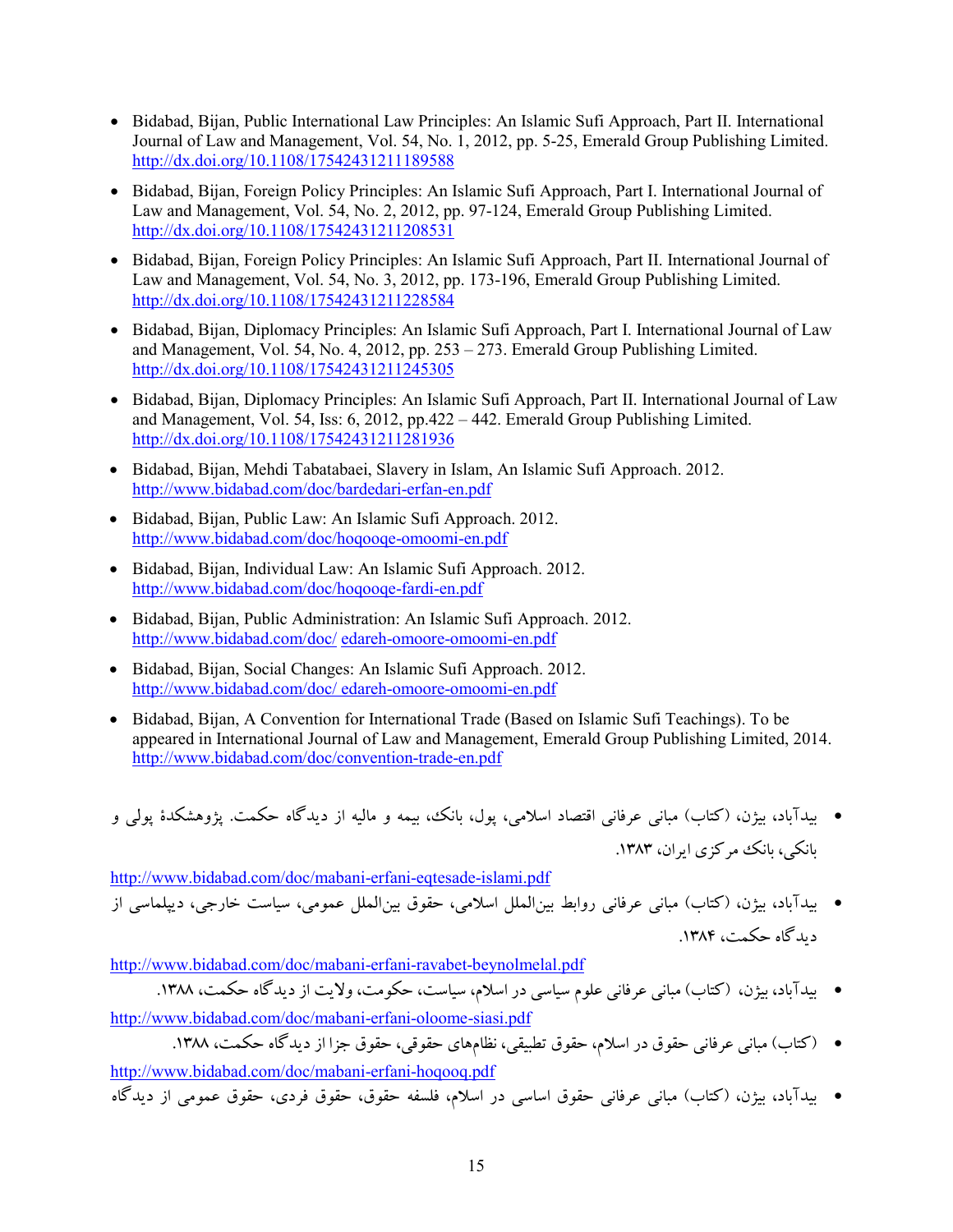حکمت، ۱۳۸۸.

<http://www.bidabad.com/doc/mabani-erfani-hoquqe-asasi.pdf>

• بیدآباد، بیژن، (کتاب) مبانی عرفانی تجارت بینالملل در اسلام، بررسی موافقتنامههاي سازمان تجارت جهانی از دیدگاه حکمت، .1390

<http://www.bidabad.com/doc/mabani-erfani-trade.pdf> • بیدآباد، بیژن، (کتاب) خلاصه اصول روابط بینالملل در اسلام از دیدگاه حکمت در عرفان و تصوف اسلامی (حقوق بینالملل عمومی، سیاست خارجی و دیپلماسی)

<http://www.bidabad.com/doc/inter-rel-kholaseh-fa.pdf>

• بیدآباد، بیژن، طرح اصولی براي تنظیم روابط بینالملل از دیدگاه حکمت در عرفان و تصوف اسلامی، .1389 <http://www.bidabad.com/doc/international-relations-fa.pdf>

• بیدآباد، بیژن، اصول حقوق بینالملل عمومی از دیدگاه حکمت در عرفان و تصوف اسلامی، .1389

<http://www.bidabad.com/doc/inter-public-law-fa.pdf>

• بیدآباد، بیژن، اصول سیاست خارجی از دیدگاه حکمت در عرفان و تصوف اسلامی ، .1389

<http://www.bidabad.com/doc/foreign-policy-fa.pdf>

• بیدآباد، بیژن، اصول دیپلماسی از دیدگاه حکمت در عرفان و تصوف اسلامی، .1389

<http://www.bidabad.com/doc/diplomacy-fa.pdf>

• بیدآباد، بیژن، حقوق عمومی از دیدگاه حکمت در عرفان و تصوف اسلامی، .1389

<http://www.bidabad.com/doc/hoqooqe-omoomi.pdf>

• بیدآباد، بیژن، حقوق فردي از دیدگاه حکمت در عرفان و تصوف اسلامی ، .1389

<http://www.bidabad.com/doc/hoqooqe-fardi.pdf>

• بیدآباد، بیژن، فلسفه حقوق از دیدگاه حکمت در عرفان و تصوف اسلامی، .1389

<http://www.bidabad.com/doc/falsafeh-hoqooq.pdf>

• بیدآباد، بیژن، حقوق جزا از دیدگاه حکمت در عرفان و تصوف اسلامی، .1389

<http://www.bidabad.com/doc/hoqooqe-jaza.pdf>

• بیدآباد، بیژن، حدود در حقوق جزاي اسلام از دیدگاه حکمت در عرفان و تصوف اسلامی، .1389

<http://www.bidabad.com/doc/hudood.pdf>

• بیدآباد، بیژن، قصاص، دیات و تعزیرات در حقوق جزاي اسلام از دیدگاه حکمت در عرفان و تصوف اسلامی، .1389

<http://www.bidabad.com/doc/qesas-diat-tazirat.pdf>

• بیدآباد، بیژن، سیاست و حکومت از دیدگاه حکمت در عرفان و تصوف اسلامی، .1389

<http://www.bidabad.com/doc/siasat-va-hokoomat.pdf> • بیدآباد، بیژن، دین و حکومت از دیدگاه حکمت در عرفان و تصوف اسلامی، .1389

<http://www.bidabad.com/doc/din-va-hokoomat.pdf>

• بیدآباد، بیژن، ولایت و حکومت از دیدگاه حکمت در عرفان و تصوف اسلامی، .1389

<http://www.bidabad.com/doc/velayat-va-hokoomat.pdf>

• بیدآباد، بیژن، اداره امور عمومی از دیدگاه حکمت در عرفان و تصوف اسلامی، .1389

<http://www.bidabad.com/doc/edareh-omoore-omoomi.pdf>

• بیدآباد، بیژن، تحولات اجتماعی از دیدگاه حکمت در عرفان و تصوف اسلامی، .1389